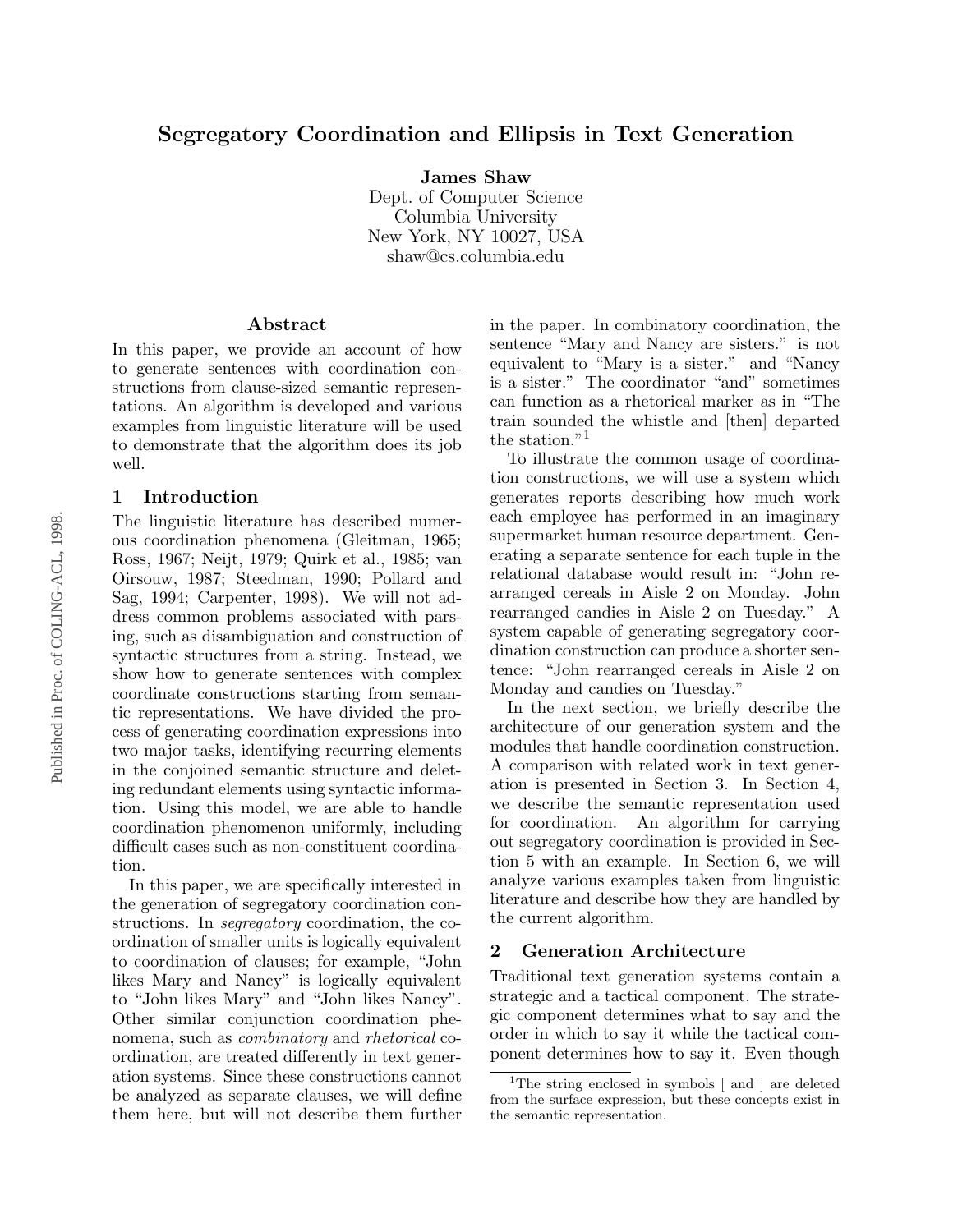the strategic component must first decide which clauses potentially might be combined, it does not have access to lexical and syntactic knowledge to perform clause combining as the tactical component does. We have implemented a sentence planner, CASPER (Clause Aggregation in Sentence PlannER), as the first module in the tactical component to handle clause combining. The main tasks of the sentence planner are clause aggregation, sentence boundary determination and paraphrasing decisions based on context (Wanner and Hovy, 1996; Shaw, 1995). The output of the sentence planner is an ordered list of semantic structures each of which can be realized as a sentence. A lexical chooser, based on a lexicon and the preferences specified from the sentence planner, determines the lexical items to represent the semantic concepts in the representation. The lexicalized result is then transformed into a syntactic structure and linearized into a string using FUF/SURGE (Elhadad, 1993; Robin, 1995), a realization component based on Functional Unification Grammar (Halliday, 1994; Kay, 1984).

Though every component in the architecture contributes to the generation of coordinate constructions, most of the coordination actions take place in the sentence planner and the lexical chooser. These two modules reflect the two main tasks of generating coordination conjunction: the sentence planner identifies recurring elements among the coordinated propositions, and the lexical chooser determines which recurring elements to delete. The reason for such a division is that ellipsis depends on the sequential order of the recurring elements at surface level. This information is only available after syntactic and lexical decisions have been made. For example, in "On Monday, John rearranged cereals in Aisle 2 and cookies in Aisle 4.", the second time PP is deleted, but in "John rearranged cereals in Aisle 2 and cookies in Aisle 4 on Monday.", the first time PP is deleted.<sup>2</sup> CASPER only marks the elements as recurring and let the lexical chooser make deletion decisions later. A more detailed description is provided in Section 5.

### 3 Related Work

Because sentences with coordination can express a lot of information with fewer words, many text generation systems have implemented the generation of coordination with various levels of complexities. In earlier systems such as EPICURE (Dale, 1992), sentences with conjunction are formed in the strategic component as discourse-level optimizations. Current systems handle aggregations decisions including coordination and lexical aggregation, such as transforming propositions into modifiers (adjectives, prepositional phrases, or relative clauses), in a sentence planner (Scott and de Souza, 1990; Dalianis and Hovy, 1993; Huang and Fiedler, 1996; Callaway and Lester, 1997; Shaw, 1998). Though other systems have implemented coordination, their aggregation rules only handle simple conjunction inside a syntactic structure, such as subject, object, or predicate. In contrast to these localized rules, the staged algorithm used in Casper is global in the sense that it tries to find the most concise coordination structures across all the propositions. In addition, a simple heuristic was proposed to avoid generating overly complex and potentially ambiguous sentences as a result of coordination. Casper also systematically handles ellipsis and coordination in prepositional clauses which were not addressed before. When multiple propositions are combined, the sequential order of the propositions is an interesting issue. (Dalianis and Hovy, 1993) proposed a domain specific ordering, such as preferring a proposition with an animate subject to appear before a proposition with an inanimate subject. CASPER sequentializes the propositions according to an order that allows the most concise coordination of propositions.

## 4 The Semantic Representation

CASPER uses a representation influenced by Lexical-Functional Grammar (Kaplan and Bresnan, 1982) and Semantic Structures (Jackendoff, 1990). While it would have been natural to use thematic roles proposed in Functional Grammar, because our realization component, FUF/SURGE, uses them, these roles would add more complexity into the coordination process. One major task of generating coordination expression is identifying identical elements in the propositions being combined. In Func-

<sup>2</sup>The expanded first example is "On Monday, John rearranged cereals in Aisle 2 and [on Monday], [John] [rearranged] cookies in Aisle 4." The expanded second example is "John rearranged cereals in Aisle 2 [on Monday] and [John] [rearranged] cookies in Aisle 4 on Monday."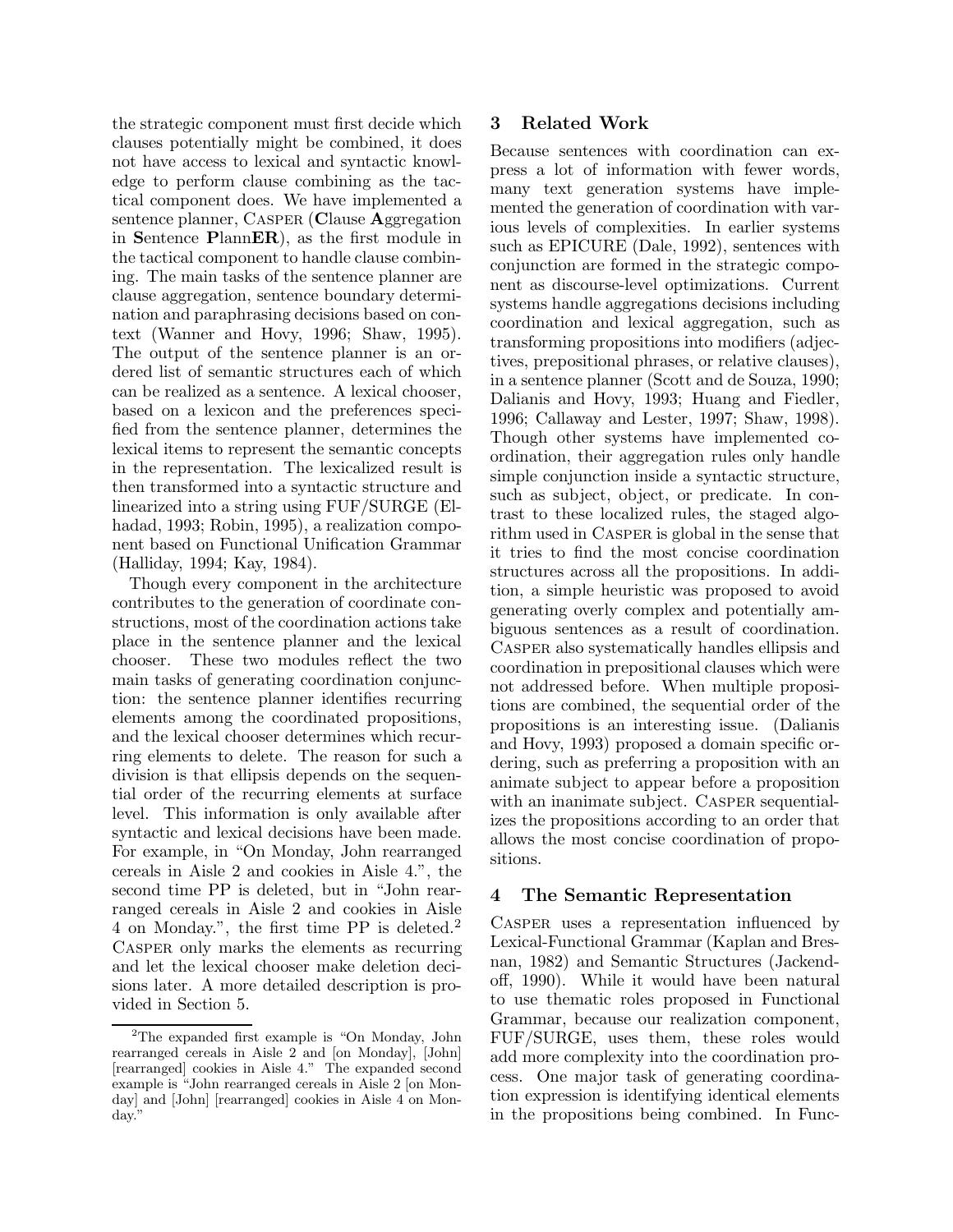```
((pred ((pred c-lose) (type EVENT)
        (tense past)))
(arg1 ((pred c-name) (type THING)
        (first-name ''John'')))
(arg2 ((pred c-laptop) (type THING)
        (specific no)
        (mod ((pred c-expensive)
              (type ATTRIBUTE)))))
(mod ((pred c-yesterday)
       (type TIME))))
```
Figure 1: Semantic representation for "John lost an expensive laptop yesterday."

Al re-stocked milk in Aisle 5 on Monday.

Al re-stocked coffee in Aisle 2 on Monday.

Al re-stocked tea in Aisle 2 on Monday.

Al re-stocked bread in Aisle 3 on Friday.

Figure 2: A sample of input semantic representations in surface form.

tional Grammar, different processes have different names for their thematic roles (e.g., MEN-TAL process has role SENSER for agent while INTENSIVE process has role IDENTIFIED). As a result, identifying identical elements under various thematic roles requires looking at the process first in order to figure out which thematic roles should be checked for redundancy. Compared to Lexical-Functional Grammar which uses the same feature names, the thematic roles for Functional Grammar makes the identifying task more complicated.

In our representation, the roles for each event or state are PRED, ARG1, ARG2, ARG3, and MOD. The slot PRED stores the verb concept. Depending on the concept in PRED, ARG1, ARG2, and ARG3 can take on different thematic roles, such as Actor, Beneficiary, and Goal in "John gave Mary a red book yesterday." respectively. The optional slot MOD stores modifiers of the PRED. It can have one or multiple circumstantial elements, including MANNER, PLACE, or TIME. Inside each argument slot, it too has a MOD slot to store information such as POSSESSOR or ATTRIBUTE. An example of the semantic representation is provided in Figure 1.

# 5 Coordination Algorithm

We have divided the algorithm into four stages, where the first three stages take place in the sentence planner and the last stage takes place

- Al re-stocked coffee in Aisle 2 on Monday.
- Al re-stocked tea in Aisle 2 on Monday.

Al re-stocked milk in Aisle 5 on Monday.

Al re-stocked bread in Aisle 3 on Friday.

Figure 3: Propositions in surface form after Stage 1.

in the lexical chooser:

- Stage 1: group propositions and order them according to their similarities while satisfying pragmatic and contextual constraints.
- Stage 2: determine recurring elements in the ordered propositions that will be combined.
- Stage 3: create a sentence boundary when the combined clause reaches pre-determined thresholds.
- Stage 4: determine which recurring elements are redundant and should be deleted.

In the following sections, we provide detail on each stage. To illustrate, we use the imaginary employee report generation system for a human resource department in a supermarket.

### 5.1 Group and Order Propositions

It is desirable to group together propositions with similar elements because these elements are likely to be inferable and thus redundant at surface level and deleted. There are many ways to group and order propositions based on similarities. For the propositions in Figure 2, the semantic representations have the following slots: PRED, ARG1, ARG2, MOD-PLACE, and MOD-TIME. To identify which slot has the most similarity among its elements, we calculate the number of distinct elements in each slot across the propositions, which we call NDE (number of distinct elements). For the purpose of generating concise text, the system prefers to group propositions which result in as many slots with  $NDE = 1$  as possible. For the propositions in Figure 2, both NDEs of PRED and ARG1 are 1 because all the actions are "re-stock" and all the agents are "Al"; the NDE for ARG2 is 4 because it contains 4 distinct elements: "milk", "coffee", "tea", and "bread"; similarly, the NDE of MOD-PLACE is 3; the NDE of MOD-TIME is 2 ("on Monday" and "on Friday").

The algorithm re-orders the propositions by sorting the elements in each slots using comparison operators which can determine that Monday is smaller than Tuesday, or Aisle 2 is smaller than Aisle 4. Starting from the slots with largest NDE to the lowest, the algorithm re-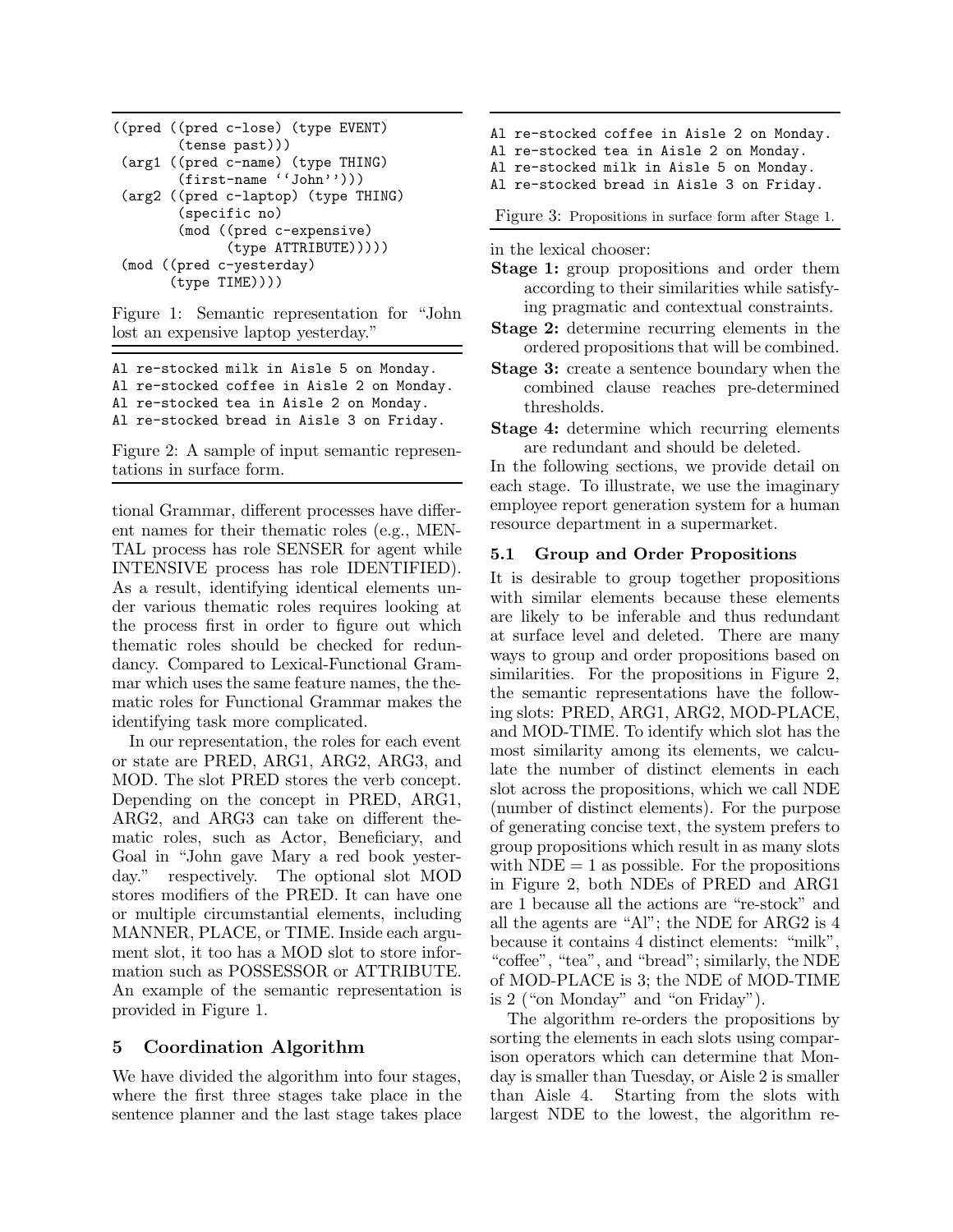```
((pred c-and) (type LIST)
 (elts
    ~(((pred ((pred "re-stocked") (type EVENT)
              (status RECURRING)))
       (arg1 ((pred "Al") (TYPE THING)
              (status RECURRING)))
       (arg2 ((pred "tea") (type THING)))
       (mod ((pred "on") (type TIME)
              (arg1 ((pred "Monday")
                     (type TIME-THING))))))
      ((pred ((pred "re-stocked") (type EVENT)
              (status RECURRING)))
       (arg1 ((pred "Al") (TYPE THING)
              (status RECURRING)))
       (arg2 ((pred "milk") (type THING)))
       (mod ((pred "on") (type TIME)
              (arg1 ((pred "Friday")
                     (type TIME-THING)))))))))
```
Figure 4: The simplified semantic representation for "Al re-stocked tea on Monday and milk on Friday." Note:  $\sim$ () ≡ a list.

orders the propositions based on the elements of each particular slot. In this case, propositions will ordered according to their ARG2 first, followed by MOD-PLACE, MOD-TIME, ARG1, and PRED. The sorting process will put similar propositions adjacent to each other as shown in Figure 3.

#### 5.2 Identify Recurring Elements

The current algorithm makes its decisions in a sequential order and it combines only two propositions at any one time. The result proposition is a semantic representation which represents the result of combining the propositions. One task of the sentence planner is to find a way to combine the next proposition in the ordered propositions into the resulting proposition. In Stage 2, it is concerned with how many slots have distinct values and which slots they are. When multiple adjacent propositions have only one slot with distinct elements, these propositions are 1-distinct. A special optimization can be carried out between the 1-distinct propositions by conjoining their distinct elements into a coordinate structure, such as conjoined verbs, nouns, or adjectives. McCawley (McCawley, 1981) described this phenomenon as Conjunction Reduction – "whereby conjoined clauses that differ only in one item can be replaced by a simple clause that involves conjoining that item." In our example, the first and second propositions are 1-distinct at ARG2, and they are combined into a semantic structure representing "Al re-stocked *coffee* and tea in Aisle 2 on Monday." If the third proposition is 1 distinct at ARG2 in respect to the result proposition also, the element "milk" in ARG2 of the third proposition would be similarly combined. In the example, it is not. As a result, we cannot combine the third proposition using only conjunction within a syntactic structure.

When the next proposition and the result proposition have more than one distinct slot or their 1-distinct slot is different from the previous 1-distinct slot, the two propositions are said to be multiple-distinct. Our approach in combining multiple-distinct propositions is different from previous linguistic analysis. Instead of removing recurring entities right away based on transformation or substitution, the current system generates every conjoined multiple-distinct proposition. During the generation process of each conjoined clause, the recurring elements might be prevented from appearing at the surface level because the lexical chooser prevented the realization component from generating any string for such redundant elements. Our multiple-distinct coordination produces what linguistics describes as ellipsis and gapping. Figure 4 shows the result combining two propositions that will result in "Al re-stocked tea on Monday and milk on Friday." Some readers might notice that PRED and ARG1 in both propositions are marked as RECURRING but only subsequent recurring elements are deleted at surface level. The reason will be explained in Section 5.4.

## 5.3 Determine Sentence Boundary

Unless combining the next proposition into the result proposition will exceed the predetermined parameters for the complexity of a sentence, the algorithm will keep on combining more propositions into the result proposition using 1-distinct or multiple-distinct coordination. In normal cases, the predefined parameter limits the number of propositions conjoined by multiple-distinct coordination to two. In special cases where the same slots across multiple propositions are multiple-distinct, the predetermined limit is ignored. By taking advantage of parallel structures, these propositions can be combined using multiple-distinct procedures without making the coordinate structure more difficult to understand. For example, the sentence "John took aspirin on Monday, peni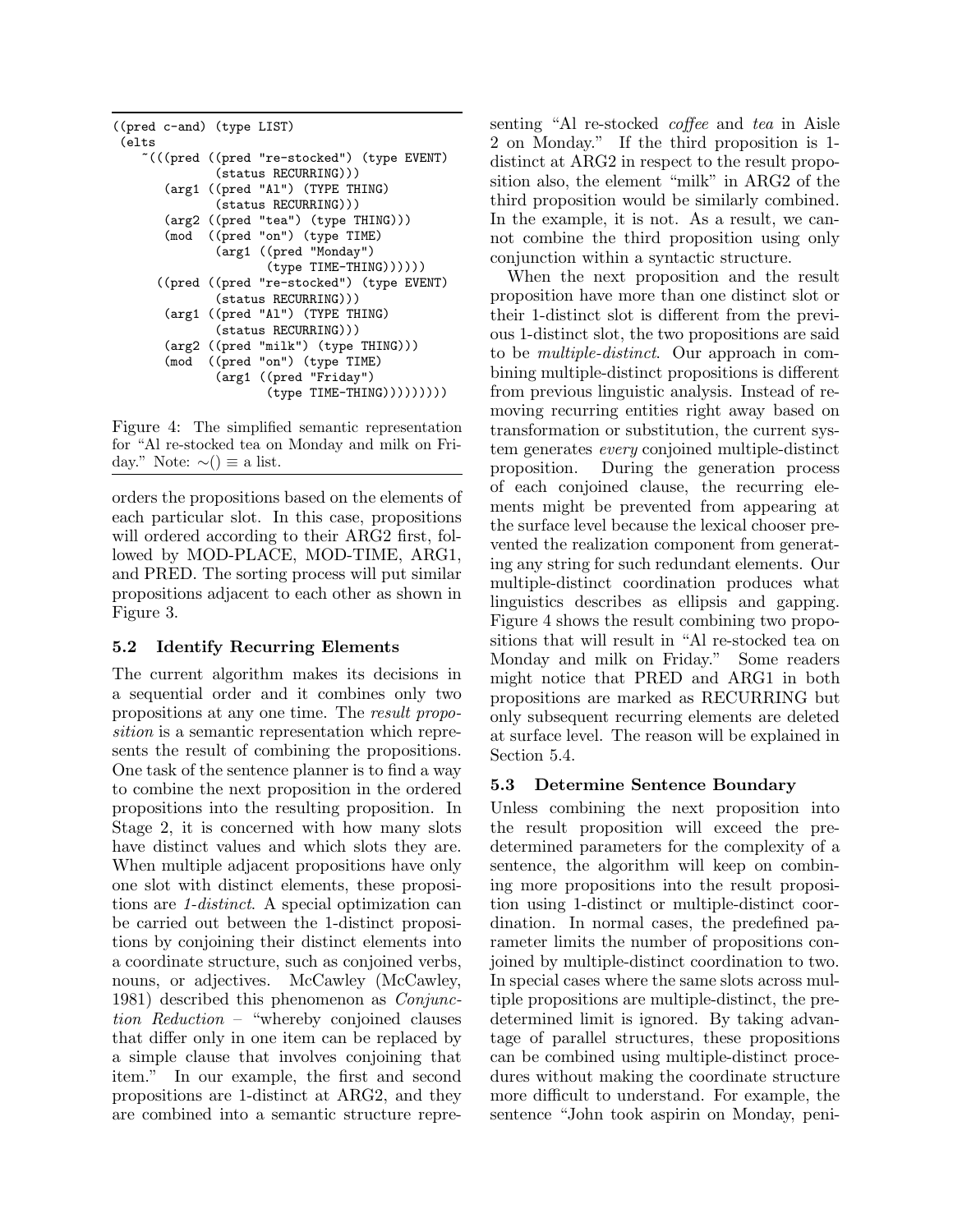cillin on Tuesday, and Tylenol on Wednesday." is long but quite understandable. Similarly, conjoining a long list of 3-distinct propositions produces understandable sentences too: "John played tennis on Monday, drove to school on Tuesday, and won the lottery on Wednesday." These constraints allow Casper to produce sentences that are complex and contain a lot of information, but they are also reasonably easy to understand.

#### 5.4 Delete Redundant Elements

Stage 4 handles ellipsis, one of the most difficult phenomena to handle in syntax. In the previous stages, elements that occur more than once among the propositions are marked as RE-CURRING, but the actual deletion decisions have not been made because Casper lacks the necessary information. The importance of the surface sequential order can be demonstrated by the following example. In the sentence "On Monday, Al re-stocked coffee and [on Monday,] [Al] removed rotten milk.", the elements in MOD-TIME delete forward (i.e. the subsequent occurrence of the identical constituent disappears). When MOD-TIME elements are realized at the end of the clause, the same elements in MOD-TIME delete backward (i.e. the antecedent occurrence of the identical constituent disappears): "Al re-stocked coffee [on Monday,] and [Al] removed rotten milk on Monday." Our deletion algorithm is an extension to the Directionality Constraint in (Tai, 1969), which is based on syntactic structure. Instead, our algorithm uses the sequential order of the recurring element for making deletion decisions. In general, if a slot is realized at the front or medial of a clause, the recurring elements in that slot delete forward. In the first example, MOD-TIME is realized as the front adverbial while ARG1, "Al", appears in the middle of the clause, so elements in both slots delete forward. On the other hand, if a slot is realized at the end position of a clause, the recurring elements in such slot delete backward, as the MOD-TIME in second example. The extended directionality constraint also applies to conjoined premodifiers and postmodifiers as well, as demonstrated by "in Aisle 3 and [in Aisle] 4", and "at 3 [PM] and  $[at] 9 PM"$ .

Using the algorithm just described, the result of the supermarket example is concise and easily understandable: "Al re-stocked coffee and

- 1. The Base Plan called for one new fiber activation at CSA 1061 in 1995 Q2.
- 2. New 150mb mux multiplexor placements were projected at CSA 1160 and 1335 in 1995 Q2.
- 3. New 150mb mux multiplexors were placed at CSA 1178 in 1995 Q4 and at CSA 1835 in 1997 Q1.
- 4. New 150mb mux multiplexor placements were projected at CSA 1160, 1335 and 1338 and one new 200mb mux multiplexor placement at CSA 1913b in 1995 Q2.
- 5. At CSA 2113, the Base Plan called for 32 working-pair transfers in 1997 Q1 and four working-pair transfers in 1997 Q2 and Q3.

Figure 5: Text generated by Casper.

tea in Aisle 2 and milk in Aisle 5 on Monday. Al re-stocked bread in Aisle 3 on Friday." Further discourse processing will replace the second "Al" with a pronoun "he", and the adverbial "also" may be inserted too.

Casper has been used in an upgraded version of PLANDoc(McKeown et al., 1994), a robust, deployed system which generates reports for justifying the cost to the management in telecommunications domain. Some of the current output is shown in Figure 5. In the figure, "CSA" is a location; "Q1" stands for first quarter; "multiplexor" and "working-pair transfer" are telecommunications equipment. The first example is a typical simple proposition in the domain, which consists of PRED, ARG1, ARG2, MOD-PLACE, and MOD-TIME. The second example shows 1-distinct coordination at MOD-PLACE, where the second CSA been deleted. The third example demonstrates coordination of two propositions with multiple-distinct in MOD-PLACE and MOD-TIME. The fourth example shows multiple things: the ARG1 became plural in the first proposition because multiple placements occurred as indicated by simple conjunction in MOD-PLACE; the gapping of the PRED "was projected" in the second clause was based on multiple-distinct coordination. The last example demonstrates the deletion of MOD-PLACE in the second proposition because it is located at the front of the clause at surface level, so MOD-PLACE deletes forward.

#### 6 Linguistic Phenomenon

In this section, we take examples from various linguistic literature (Quirk et al., 1985; van Oir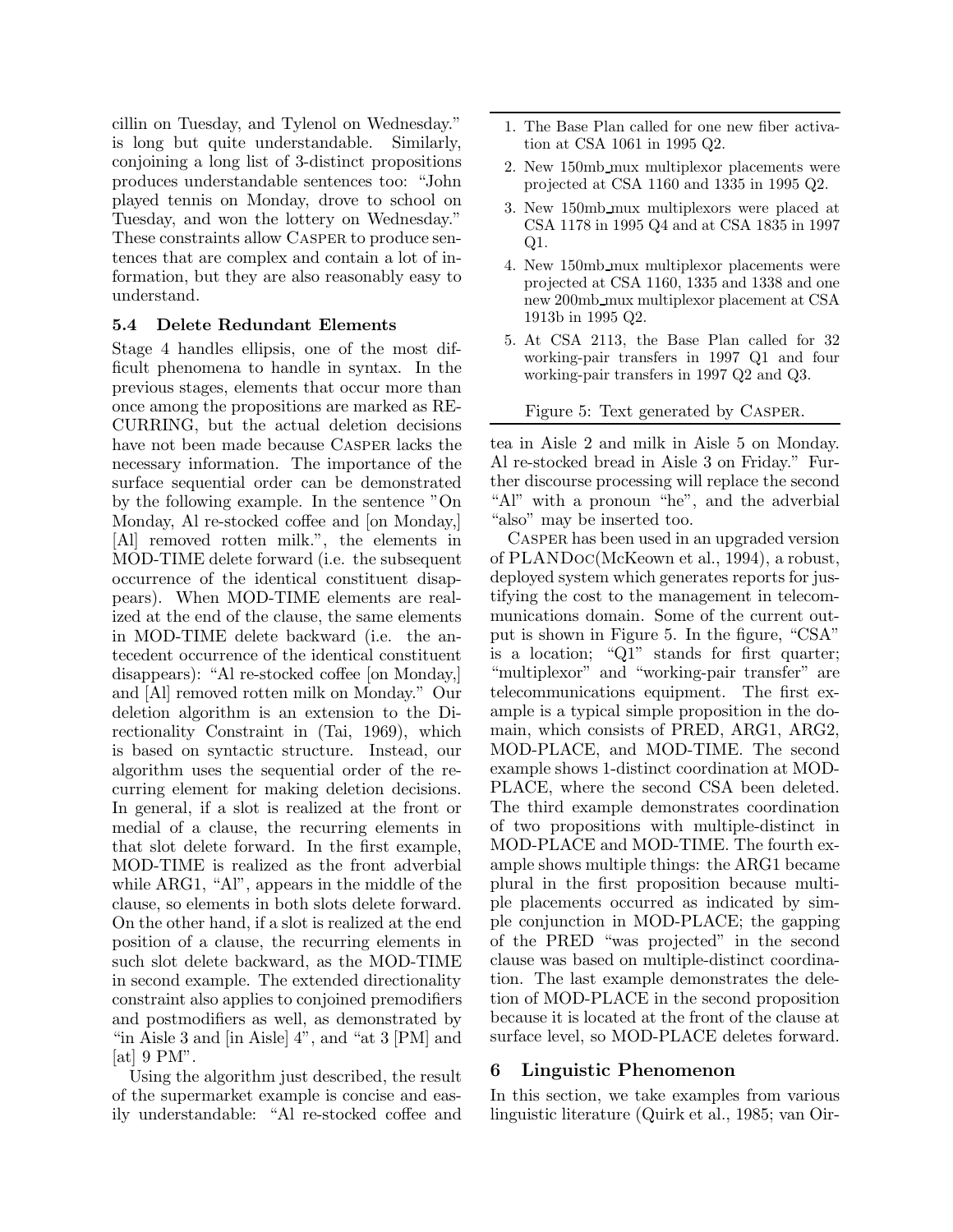souw, 1987) and show how the algorithm developed in Section 5 generates them. We also show how the algorithm can generate sentences with non-constituent coordination, which pose difficulties for most syntactic theories.

Coordination involves elements of equal syntactic status. Linguists have categorized coordination into simple and complex. Simple coordination conjoins single clauses or clause constituents while complex coordination involves multiple constituents. For example, the coordinate construction in "John finished his work and [John] went home." could be viewed as a single proposition containing two coordinate VPs. Based on our algorithm, the phenomenon would be classified as a multiple-distinct coordination between two clauses with deleted ARG1, "John", in the second clause. In our algorithm, the 1-distinct procedure can generate many simple coordinations, including coordinate verbs, nouns, adjectives, PPs, etc. With simple extensions to the algorithm, clauses with relative clauses could be combined and coordinated too.

Complex coordinations involving ellipsis and gapping are much more challenging. In multiple-distinct coordination, each conjoined clause is generated, but recurring elements among the propositions are deleted depending on the extended directionality constraints mentioned in Subsection 5.4. It works because it takes advantage of the parallel structure at the surface level.

Van Oirsouw (van Oirsouw, 1987), based on the literature on coordinate deletion, identified a number of rules which result in deletion under identity: Gapping, which deletes medial material; Right-Node-Raising (RNR), which deletes identical right most constituents in a syntactic tree; VP-deletion (VPD), which deletes identical verbs and handles post-auxiliary deletion (Sag, 1976). Conjunction Reduction (CR), which deletes identical right-most or leftmost material. He pointed out that these four rules reduce the length of a coordination by deleting identical material, and they serve no other purpose. We will describe how our algorithm handles the examples van Oirsouw used in Figure 6.

The algorithm described in Section 5 can use the multiple-distinct procedure to handle all the cases except VPD. In the gapping example, the PRED deletes forward. In RNR, ARG2 deletes **Gapping:** John ate fish and Bill  $\phi$  rice.

- **RNR:** John caught  $\phi$ , and Mary killed the rabid dog.
- **VPD:** John sleeps, and Peter does  $\phi$ , too.
- **CR1:** John gave  $\phi$   $\phi$ , and Peter sold a record to Sue.
- **CR2:** John gave a book to Mary and  $\phi \phi$  a record to Sue.

Figure 6: Four coordination rules for identity deletion described by van Oirsouw.

backward because it is positioned at the end of the clause. In CR1, even though the medial slot ARG2 should delete forward, it deletes backward because it is considered at the end position of a clause. In this case, once ARG3 (the BEN-EFICIARY "to Sue") deletes backward, ARG2 is at the end position of a clause. This process does require more intelligent processing in the lexical chooser, but it is not difficult. In CR2, it is straight forward to delete forward because both ARG1 and PRED are medial. The current algorithm does not address VPD. For such a sentence, the system would have generated "John and Peter slept" using 1-distinct.

Non-constituent coordination phenomena, the coordination of elements that are not of equal syntactic status, are challenging for syntactic theories. The following non-constituent coordination can be explained nicely with the multiple-distinct procedure. In the sentence, "The spy was in his forties, of average build, and spoke with a slightly foreign accent.", the coordinated constituents are VP, PP, and VP. Based on our analysis, the sentence could be generated by combining the first two clauses using the 1-distinct procedure, and the third clause is combined using the multiple-distinct procedure, with ARG1 ("the spy") deleted forward.

The spy was in his forties, [the spy] [was] of average build, and [the spy] spoke with a slightly foreign accent.

## 7 Conclusion

By separating the generation of coordination constructions into two tasks – identifying recurring elements and deleting redundant elements based on the extended directionality constraints, we are able to handle many coordination constructions correctly, including nonconstituent coordinations. Through numerous